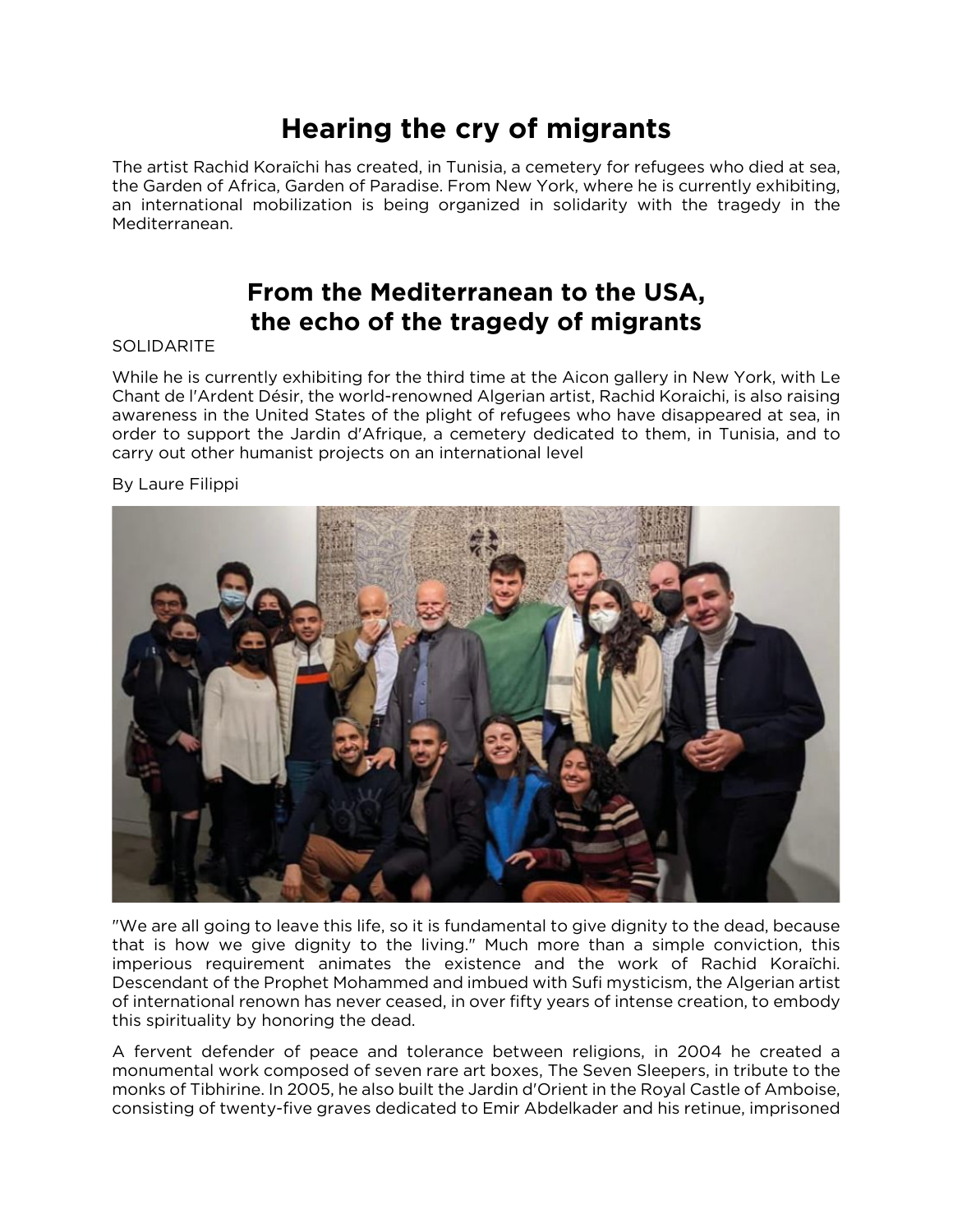between 1848 and 1852 after their defeat by the French, In 2021, it is yet another cemetery, Jardin d'Afrique, Jardin du Paradis, that the humanist artist has entirely designed, conceived and financed in Zarzis, Tunisia, this time to "offer a decent final resting place to the damned of the earth and the sea," the countless migrants who have tragically disappeared in the Mediterranean, trying to flee wars and misery. "When I learned that thousands of bodies were piling up in a dump since 2003, I reacted instinctively and decided to build this place that I thought, by contrast, as a real palace," recalls Rachid Koraïchi. Inaugurated on June 19 in the presence of, among others, the Director General of UNESCO, Audrey Azoulay, Tunisian authorities and local representatives of the three monotheistic religions, the site houses eight hundred tombs, surrounded by plants and trees carefully chosen with symbolic intent. "Jasmine, night gallants, bougainvillea, pomegranate and palm trees offer shade and fragrance to all those who take the time to sit, think and meditate," says the artist, who has also planted five olive trees, trees of peace, for the five pillars of Islam, and twelve large vines, in reference to the twelve apostles. From the entrance, the small low door, itself carved in the very large, sun-colored one, "forces a bow to all the deceased," while hand-drawn 17th century ceramic tiles line the prayer room and the aisles, "like an immense welcome mat. Each grave has the marks of DNA results and identifying characteristics of the body, the date as well as the location of the shipwreck. The hope is that this data will one day help families to identify their loved ones and to mourn," continues the man who carries the impossible mourning of his older brother, Mohamed, who disappeared at sea when he was a teenager. He is also guided by the words of his late grandfather: "What is not offered is lost."

A philosophy of life and a commitment whose echo can now be heard on the other side of the Atlantic Ocean, from Africa and Europe to the United States, and more precisely in New York, where the visual artist is currently exhibiting, until March 12, at Aicon, in Manhattan.

#### **"Uniting partners"**

Among the many works gathered under the title Le Chant de l'Ardent Désir (see elsewhere), the masterpiece, precisely named *Jardin d'Afrique*, depicts a man in the middle of a black circle, engulfed in a marine abyss. This monumental tapestry of five meters by three, woven in Flanders, "carries with it a part of the soul" of the memorial built in Zarzis intended as a "place of remembrance for future generations." The tapestry provides aesthetic support to growing awareness around the plight of migrants in the Mediterranean, as well as support for other solidarity projects internationally, according to the desire of Rachid Koraïchi and the co-owner of the gallery, Prajit Dutta.

Alongside director, Harry Hutchison, and his team, Prajit Dutta, who is also a professor of Economics at the prestigious University of Columbia, is working to raise American awareness and to "unite partners" on behalf of this cause. "I first came across Rachid Koraïchi's work in 2006 at an exhibition at MoMA," he says. "I then had the opportunity to meet him in 2015, during an exhibition at the Guggenheim Abu Dhabi, and proposed that he exhibit in New York, Le Chant de l'Ardent Désir being his third exhibition at Aicon in six years. Rachid is an exceptional artist, very ambitious, connected to a spiritual tradition, whose use of symbolism as a meditation, as well as his extremely rare combination of ornamentation and minimalism, are quite fantastic. But he is also a wonderful human being, who has created a project with the Jardin d'Afrique that no one has ever done before. It is such a unique and inspiring act of humanity that we feel it is essential to publicize and support it. In the United States, the story of immigration is more specifically linked to Mexico, but despite the geographical distance, people are also concerned by the terrible dramas that are being played out in the Mediterranean and in Europe. We are therefore trying to mobilize international organizations and donors to help finance the cemetery of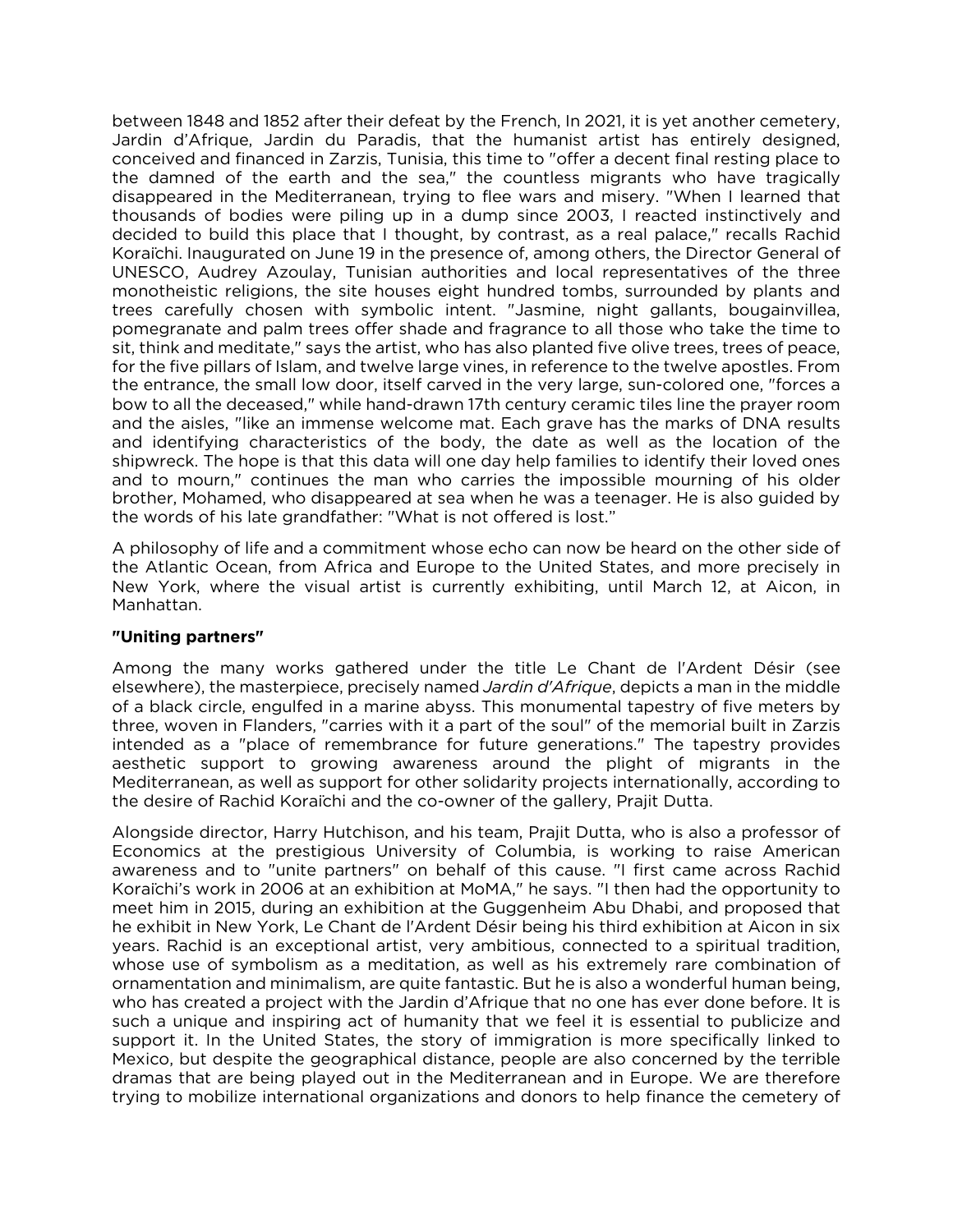Zarzis through a foundation. But also, to support the rehabilitation of the old landfill nearby, and the creation of another cemetery, le Jardin des Iles, in Fuerteventura, in the Canary Islands, that is also supported by Rachid Koraïchi."

#### **"Not statistics"**

These projects were explained a few days ago at a ceremony at the Algerian Consulate in New York, during which the Consul General, Brahim Chennouf, gave Rachid an award. He also presented his projects at Aicon, during an exceptional event attended by many figures from the economic, political, academic and artistic worlds. Among them, the founder, general and artistic director of the New York cultural center The Shed, Alex Pootz; the Ambassador of the United Arab Emirates to the United Nations in New York, H.E. Mohamed Abushahab; the Consul General of the United Arab Emirates in New York, H.E. Amna Almheiri; the Ambassador of Ireland, Anne Anderson; businessmen, Sudip Thakor and Bill Martin, among others. Also in attendance was guest of honor for the evening, David Miliband, former British Secretary of State for Foreign and Commonwealth Affairs, currently President and CEO of the International Rescue Committee (IRC), founded in 1933 by Albert Einstein, which helps victims of racial, religious and ethnic persecution, as well as those affected by war and violence. Denouncing in particular the situation on the island of Lampedusa, as well as the ravages of "globalization and indifference," David Miliband praised the "remarkable project carried out in Zarzis, which is an inspiration to us all. All over the world there is every reason to think that nothing can change, but through your art and your determination to remind us of our common humanity, you show that special things happen when people take responsibility," he said to Rachid Koraïchi. "This is an impressive gift you are giving us. There is an interaction between art and public affairs, and in a time marked by so much drama, perhaps it is art that reminds us of our humanity," he said. Before adding that the artist has made a lie of Stalin's famous phrase: "The death of a man is a tragedy. The death of a million men is a statistic. With the Jardin d'Afrique, you have shown that the thousands of migrants who die in the sea are not statistics," he concluded.



# **This luminous object of desire**